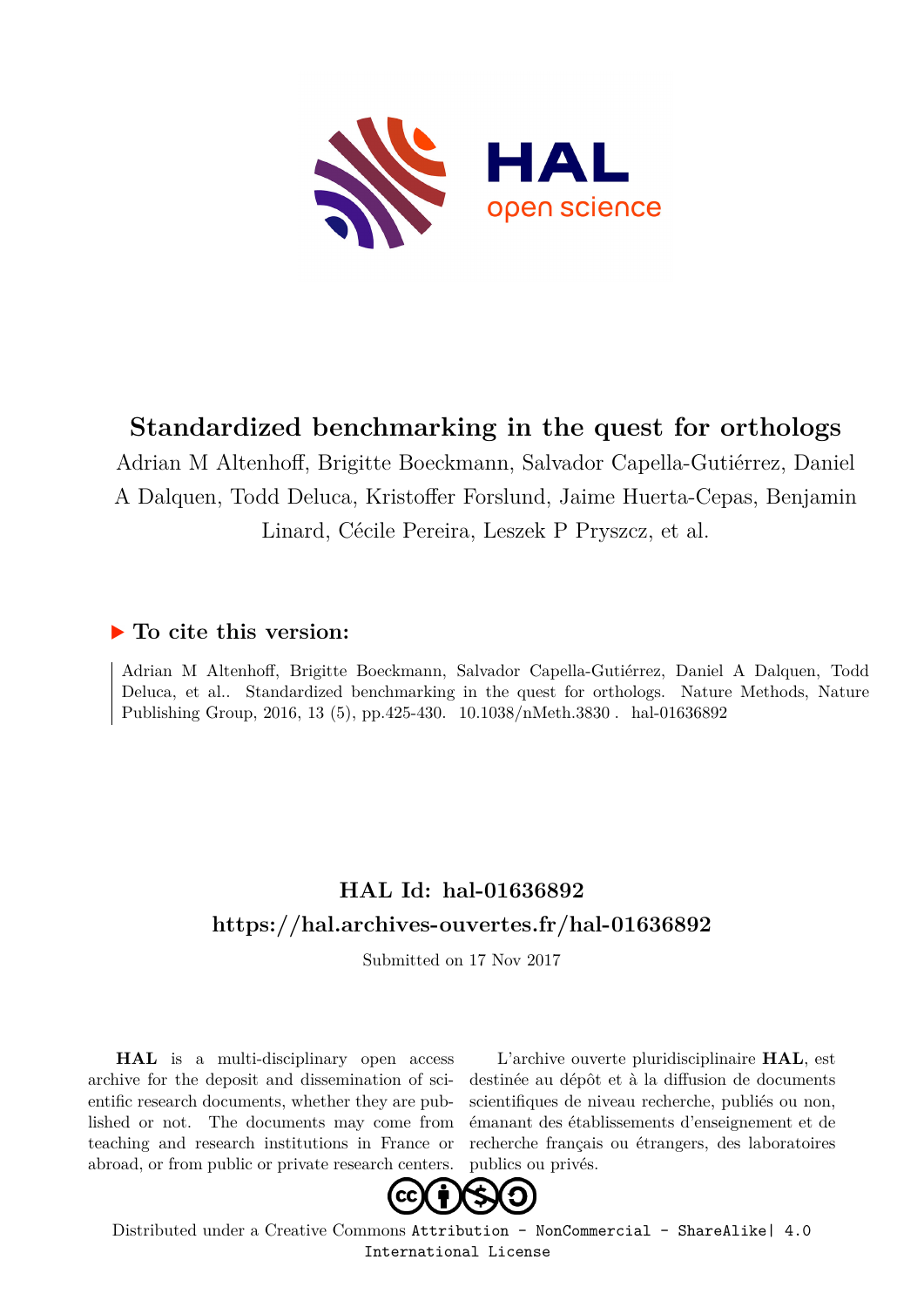# **Standardized benchmarking in the quest for orthologs**

Adrian M Altenhoff<sup>1,2</sup>, Brigitte Boeckmann<sup>3</sup>, Salvador Capella-Gutierrez<sup>4-6</sup>, Daniel A Dalquen<sup>7</sup>, Todd DeLuca<sup>8</sup>, Kristoffer Forslund<sup>9</sup>, Jaime Huerta-Cepas<sup>9</sup>, Benjamin Linard<sup>10</sup>, Cécile Pereira<sup>11,12</sup>, Leszek P Pryszcz<sup>4</sup>, Fabian Schreiber<sup>13</sup>, Alan Sousa da Silva<sup>13</sup>, Damian Szklarczyk<sup>14,15</sup>, Clément-Marie Train<sup>1</sup>, Peer Bork<sup>9,16,17</sup>, Odile Lecompte<sup>18</sup>, Christian von Mering<sup>14,15</sup>, Ioannis Xenarios<sup>3,19,20</sup>, Kimmen Sjölander<sup>21</sup>, Lars Juhl Jensen<sup>22</sup>, Maria J Martin<sup>13</sup>, Matthieu Muffato<sup>13</sup>, Quest for Orthologs consortium<sup>23</sup>, Toni Gabaldón<sup>4,5,24</sup>, Suzanna E Lewis<sup>25</sup>, Paul D Thomas<sup>26</sup>, Erik Sonnhammer<sup>27</sup> & Christophe Dessimoz<sup>7,20,28-30</sup>

**Achieving high accuracy in orthology inference is essential for many comparative, evolutionary and functional genomic analyses, yet the true evolutionary history of genes is generally unknown and orthologs are used for very different applications across phyla, requiring different precision–recall trade-offs. As a result, it is difficult to assess the performance of orthology inference methods. Here, we present a community effort to establish standards and an automated web-based service to facilitate orthology benchmarking. Using this service, we characterize 15 well-established inference methods and resources on a battery of 20 different benchmarks. Standardized benchmarking provides a way for users to identify the most effective methods for the problem at hand, sets a minimum requirement for new tools and resources, and guides the development of more accurate orthology inference methods.**

Evolutionarily related genes (homologs) across different species are often divided into gene pairs that originated through speciation events (orthologs) and gene pairs that originated through duplication events (paralogs)<sup>1</sup>. This distinction is useful in a broad range of contexts, including phylogenetic tree inference, genome annotation, comparative genomics and gene function prediction<sup>2–4</sup>. Accordingly, dozens of methods<sup>5</sup> and resources<sup>6–8</sup> for orthology inference have been developed.

Because the true evolutionary history of genes is typically unknown, assessing the performance of these orthology inference methods is not straightforward. Several indirect approaches have been proposed. Based on the notion that orthologs tend to be functionally more similar than paralogs (a notion now referred to as the ortholog conjecture9–12), Hulsen *et al.*13 used several measures of functional conservation (coexpression levels, protein–protein interactions and protein domain conservation) to benchmark orthology inference methods. Chen *et al.*14 proposed an unsupervised learning approach based on consensus among different orthology methods. Altenhoff and Dessimoz<sup>15</sup> introduced a phylogenetic benchmark measuring the concordance between gene trees reconstructed from putative orthologs and undisputed species trees. More recently, several 'gold standard' reference sets, either manually curated<sup>16,17</sup> or derived from trusted resources<sup>18</sup>, have been used as benchmarks. Finally, Dalquen *et al.*19 used simulated genomes to assess orthology inference in the presence of varying amounts of duplication, lateral gene transfer and sequencing artifacts.

This wide array of benchmarking approaches poses considerable challenges to developers and users of orthology methods. Conceptually, the choice of an appropriate benchmark strongly depends on the application at hand. Practically, most methods are not available as stand-alone programs and thus cannot easily be

<sup>1</sup>Department of Computer Science, ETH Zurich, Zurich, Switzerland. <sup>2</sup>Computational Biochemistry Research Group, Swiss Institute of Bioinformatics, Zurich, Switzerland.<br><sup>3</sup>Swiss-Prot Group, Swiss Institute of Bioinformati Institute of Science and Technology, Barcelona, Spain. 5Universitat Pompeu Fabra, Barcelona, Spain. 6Yeast and Basidiomycete Research Group, CBS Fungal Biodiversity Centre, Utrecht, the Netherlands. 7Department of Genetics, Evolution, and Environment, University College London, London, UK. 8Center for Biomedical Informatics, Harvard Medical School, Boston, Massachusetts, USA. <sup>9</sup>Structural and Computational Biology Unit, European Molecular Biology Laboratory, Heidelberg, Germany.<br><sup>10</sup>Department of Life Sciences, Natural History Museum, London, Paris-Sud, Institute for Integrative Biology of the Cell, Orsay, France. 13European Molecular Biology Laboratory, European Bioinformatics Institute, Wellcome Trust Genome Campus, Hinxton, UK. 14Institute of Molecular Life Sciences, University of Zurich, Zurich, Switzerland. 15Bioinformatics Systems Biology Group, Swiss Institute of Bioinformatics, Zurich, Switzerland. 16Germany Molecular Medicine Partnership Unit, University Hospital Heidelberg and European Molecular Biology Laboratory, Heidelberg, Germany. <sup>17</sup>Max Delbrück Centre for Molecular Medicine, Berlin, Germany. <sup>18</sup>LBGI, Computer Science Department, ICube, University of Strasbourg, Strasbourg, 19Vital-IT, Swiss Institute of Bioinformatics, Lausa <sup>21</sup>Department of Bioengineering, University of California, Berkeley, California, USA. <sup>22</sup>The Novo Nordisk Foundation Center for Protein Research, Faculty of Health and Medical Sciences, University of Copenhagen, Copenhagen, Denmark. <sup>23</sup>A list of authors who are consortium members is provided at the end of the manuscript.<br><sup>24</sup>Institució Catalana de Recerca I Estudis Avançats, Barcelo of Bioinformatics, Department of Preventive Medicine, University of Southern California, Los Angeles, California, USA. 27Stockholm Bioinformatics Center, Department of Biochemistry and Biophysics, Stockholm University, Science for Life Laboratory, Solna, Sweden. 28Department of Ecology and Evolution, University of Lausanne, Lausanne, Switzerland. 29Department of Computer Science, University College London, London, UK. 30Swiss Institute of Bioinformatics, Biophore Building, Lausanne, Switzerland. Correspondence should be addressed to C.D. (christophe.dessimoz@unil.ch).

**Received 28 January; accepted 9 March; published online 4 April 2016; [doi:10.1038/nmeth.3830](http://dx.doi.org/10.1038/nmeth.3830)**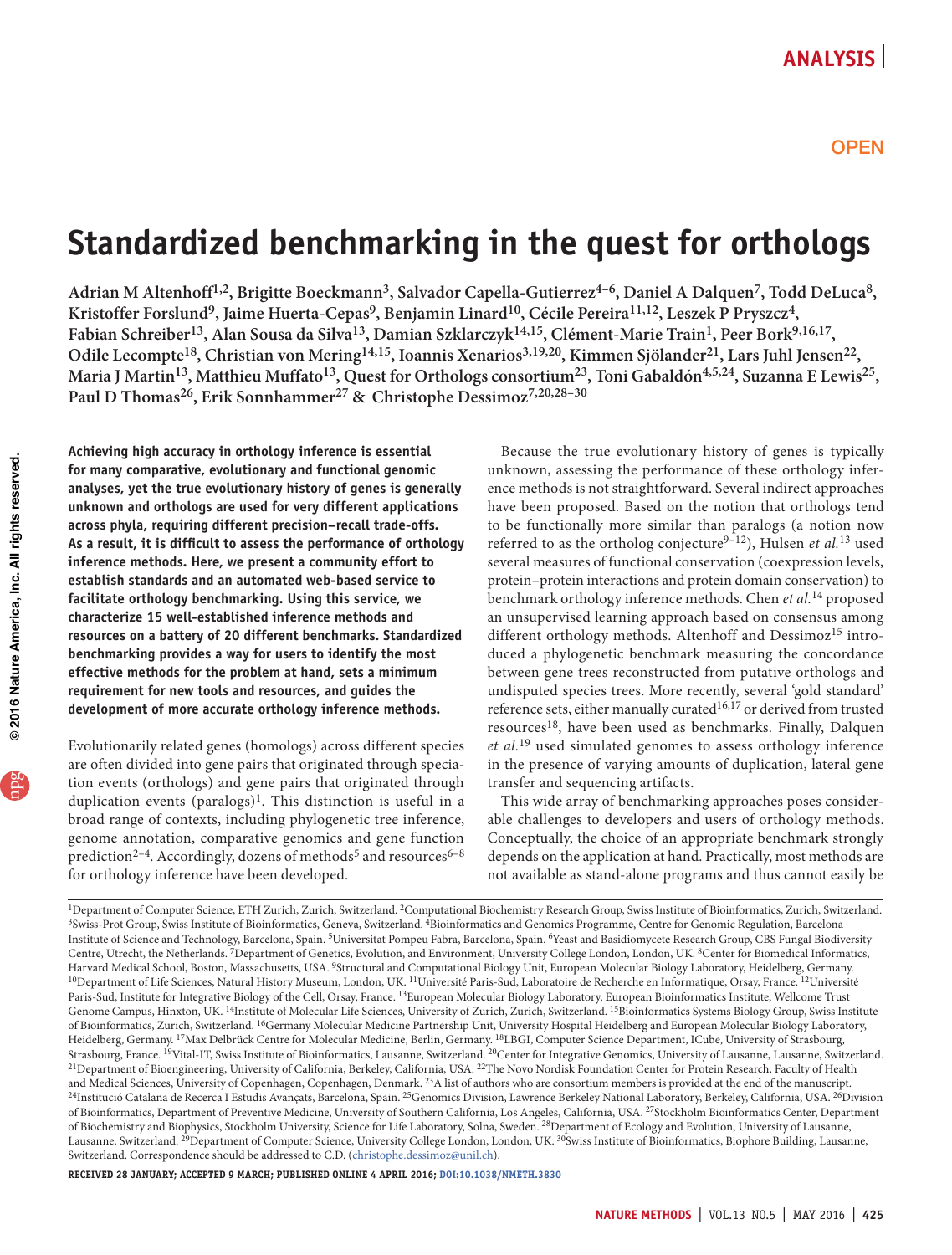compared on a common set of data. Likewise, some benchmarks rely on complex pipelines that may be difficult to implement. If public results are available as part of a publication or a resource, inconsistent genome releases or identifiers severely complicate comparisons. Some methods or benchmarks can also be computationally costly to run. As a result, users cannot easily identify appropriate tools, and methodological progress is hampered.

Here, we report on a community effort to standardize and facilitate orthology benchmarking. For this effort, we established a shared reference data set and developed a web-based service for automatic orthology benchmarking ([http://orthology.](http://orthology.benchmarkservice.org) [benchmarkservice.org\)](http://orthology.benchmarkservice.org). We then used these resources to run a community experiment to assess 15 well-established orthology inference methods and resources on a wide array of phylogenetic and functional benchmarks. By providing a way to automatically include new methods and disseminate results publicly, we hope to maintain an up-to-date and comprehensive assessment of stateof-the-art orthology tools.

### **RESULTS**

Here, we provide an overview of the benchmark service and orthology inference methods and then present benchmarking results in three categories: species discordance tests, reference gene trees and functional tests. The benchmark service alone required the evaluation of 70,390,701 orthologous relationships and the inference of 233,000 phylogenetic trees.

### **Benchmark service**

To automate ortholog benchmarking on a broad range of tests (detailed below), we developed a publicly accessible web service (**Fig. 1**). Using this workflow, an orthology method developer first infers orthologs using the Quest for Orthologs (QfO) reference proteome data set. Orthology inference methods vary in the kind of output they provide—e.g., labeled gene trees and orthologous groups—but it is usually possible to reduce these to orthologous pairs, which thus constitute a natural 'common denominator' for benchmarking. The benchmark service accepts these pairwise orthologs predictions in OrthoXML20 or tab-delimited format. As the OrthoXML format also supports InParanoid-style clusters and hierarchical orthologous groups, the service can automatically convert these to pairwise relationships.

Next, the service ensures that only predictions among valid reference proteomes are provided (with scoring implicitly assuming that the uploaded inferences are complete). Benchmarks are then selected and run in parallel; some may take up to several hours. Finally, statistical analyses determine the method's performance on each benchmark data set. Where possible, performance is measured in terms of precision (i.e., positive predictive value: the proportion of ortholog predictions that are correct) and recall (i.e., sensitivity, or true positive rate: the proportion of actual orthologs that are correctly predicted). Raw data and results are stored and provided to the submitter, who can choose to make the results publicly available. In order to achieve transparency and encourage improvements, we have released source code under an open source license (Mozilla Public License Version 2.0) at <https://github.com/qfo/benchmark-webservice> (also **Supplementary Software**).

### **Methods investigated**

We investigated a broad array of well-established methods, including three tree-based methods: Ensembl Compara<sup>21</sup>, PANTHER 8.0 (ref. 22) and PhylomeDB<sup>23</sup>; seven graph-based methods (i.e., based on pairwise comparisons): Best Reciprocal Hits<sup>24</sup>, Reciprocal Smallest Distance (RSD)<sup>25</sup>, EggNOG<sup>26</sup>, Hieranoid<sup>27</sup>, InParanoid<sup>28</sup>,  $OMA<sup>29</sup>$ , OrthoInspector<sup>30</sup> and a meta-method incorporating both tree- and graph-based methods, MetaPhOrs<sup>31</sup>. For some methods, multiple variants are included in the analysis (Online Methods). Each method inferred orthologs on the 754,149 protein sequences from 66 reference genomes except for MetaPhOrs, which inferred orthologs on all but three prokaryotes (Online Methods).

#### **Generalized species tree discordance test**

Orthology was first defined in the context of species tree inference, which requires genes related through speciation<sup>1</sup>. The species tree discordance test exploits this relationship by assessing the accuracy of orthologs in terms of the accuracy of the species tree that can be reconstructed from them<sup>15</sup>. The original protocol was limited to species tree 'comb' topology (a specific type of tree in which all bifurcations occur along a single path) and a small number of taxa (up to six). Here we overcome these two limitations by generalizing the orthology sampling procedure to any tree topology and employing larger reference trees from the SwissTree initiative. Furthermore, to minimize the possibility of gene–species tree discordance due to incomplete lineage sorting, we avoided sampling orthologs among species separated by branches shorter than 10 million years (myr) (Online Methods and **Supplementary Fig. 1**).

We observed different trade-offs between average discordance (Robinson–Foulds<sup>32</sup> distance, as a proxy for the false discovery rate, the complement of precision) and the number of trees that



**Figure 1** | The Orthology Benchmark service facilitates assessment and comparison of orthology inference methods. Orthology method developers run their methods on a reference proteome set and submit the inferred orthologs to the service. The predictions are subjected to a battery of phylogenetic and functional tests, and the results are returned to the method developer, who can choose to disclose them publicly.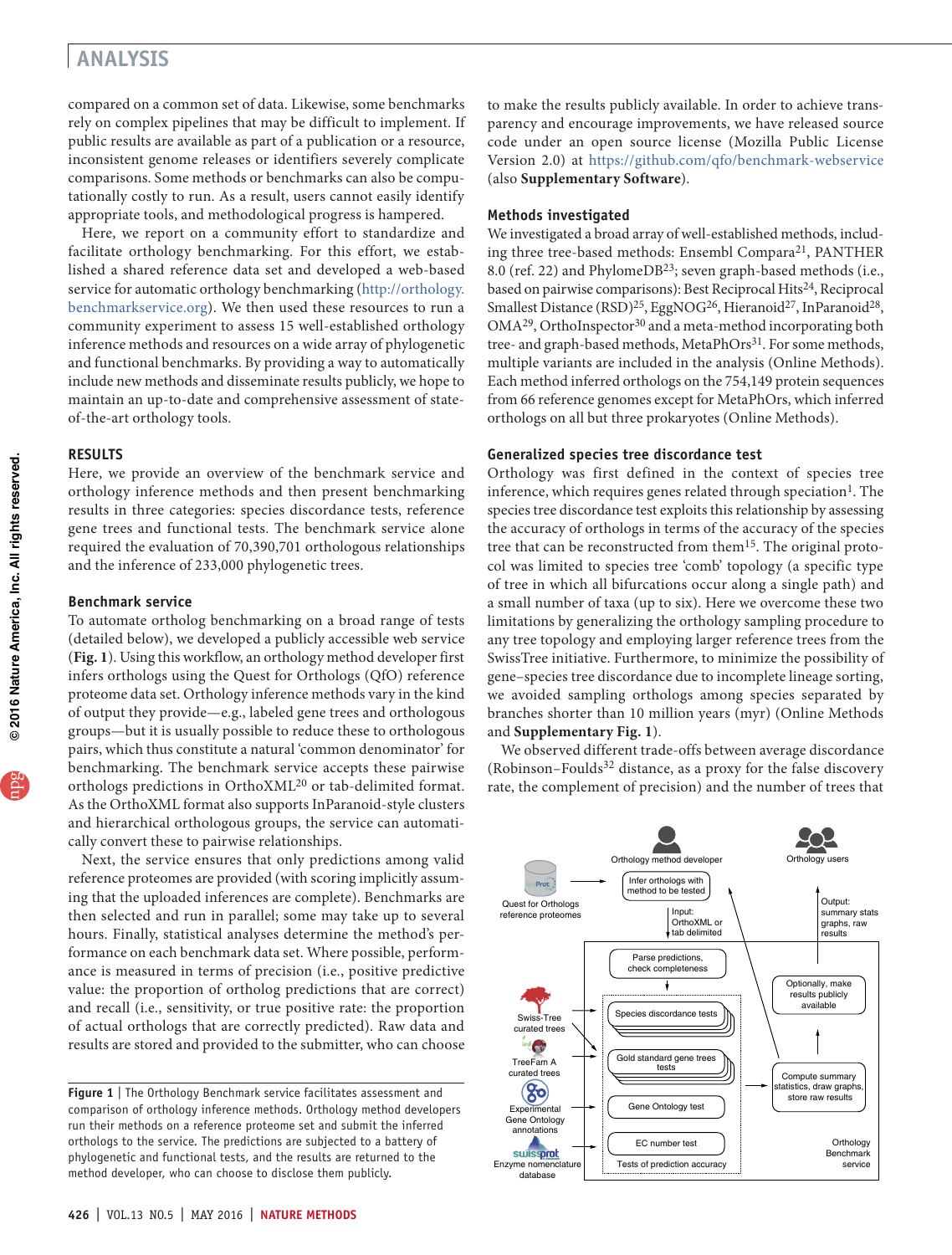**Figure 2** | The Generalized Species Tree Discordance test assesses the congruence of inferred orthologs with a trusted reference tree. Benchmarking results are shown for eukaryotes. A trade-off between precision (measured in terms of tree error in the *y*-axis) and recall (measured in terms of completed tree samples in the *x*-axis; Online Methods) can be observed. Only high-confidence branches of the reference tree (L90, Online Methods), at least 10 myr long, are considered. Error bars indicate 95% confidence intervals and the line indicates the 'Pareto frontier'.

can be sampled (proxy for recall) across all methods (**Fig. 2**). An ideal method would be placed in the lower right corner of **Figure 2**. When considering eukaryotes, results with the highest precision and lowest recall were obtained with OMA groups. At the other extreme, PANTHER 8.0 (all) tended to yield the highest recall and lowest precision results. Among the more balanced methods, no method consistently obtained a better balance than the other methods across all data sets, but Orthoinspector, InParanoid and PANTHER (LDO only) performed well overall. In terms of broad categories, there is no obvious systematic difference in performance between tree-based (Ensembl, PANTHER and PhylomeDB) and graph-based methods (the rest) or between methods relying on species tree (Ensembl, PANTHER, PhylomeDB, OMA GETHOGs, Hieranoid and EggNOG) and methods that do not. The latter point is perhaps unexpected, as one could expect knowledge of the species tree to provide an 'unfair' advantage in this particular benchmark. If there is any such effect, our results indicate that it is small.

These trends persisted when we measured recall in terms of the number of inferred orthologs (**Supplementary Fig. 2**) or when we focused on other clades (**Supplementary Figs. 3**–**5**). Among vertebrates, the results were largely consistent, but we noted minor differences in the ranking of individual methods, with InParanoid Core yielding the highest precision and MetaPhOrs the highest recall (**Supplementary Fig. 3**). We also benchmarked the methods for their ability to recover ortholog relationships among 'universal' genes by applying the species discordance test on a tree spanning across archaea, bacteria and eukaryotes. Once again, there were slight variations in the precise ranking of methods, but the overall trends were very similar to what was observed for eukaryotes only (**Supplementary Fig. 5**). Finally, if we included (high-confidence) short branches as well, the average concordance of reconstructed trees substantially decreased, both because short branches tend to be harder to infer and because of potential incomplete lineage sorting around them; however, the





relative position of the methods remained practically unchanged, which was a further indication of the robustness of the benchmark (**Supplementary Fig. 6**).

### **Reference gene trees**

The second series of orthology benchmarks employs evolutionary relationships of gene pairs derived from annotated highquality gene trees. Such reference trees are inferred through a careful combination of computational inference and expert curation: results obtained at each step of the tree inference pipeline (homolog identification, alignment, tree inference and gene– species tree reconciliation) are individually inspected, poor-quality sequences are excluded from the analysis and results are typically assessed using multiple models. This manual oversight is expected to yield gene phylogenies with high statistical support and topological consistency.

Concordance of orthology predictions was assessed with two sets of trees. The first was SwissTree<sup>16,33</sup>, a small collection of large- and high-confidence gene family phylogenies with different types of challenges for orthology prediction and species from all domains. The second, TreeFam-A<sup>34</sup>, consisted of a larger set of metazoan gene trees and thus covered a taxonomically restricted but wider range of protein families. Results obtained from the two

benchmarks were quite similar (**Fig. 3**). On these benchmarks, virtually no trade-off between precision and recall appeared to be necessary. The best-performing methods were the ones that adopted a balanced

**Figure 3** | Benchmark results using sets of reference gene trees. Evolutionary gene relationships are predicted for the QfO reference proteomes by 15 different methods. From the results, pairs of orthologous relationships are determined for each method and compared to those obtained from the reference gene trees of (**a**) SwissTree and (**b**) TreeFam-A. Error bars indicate 95% confidence intervals.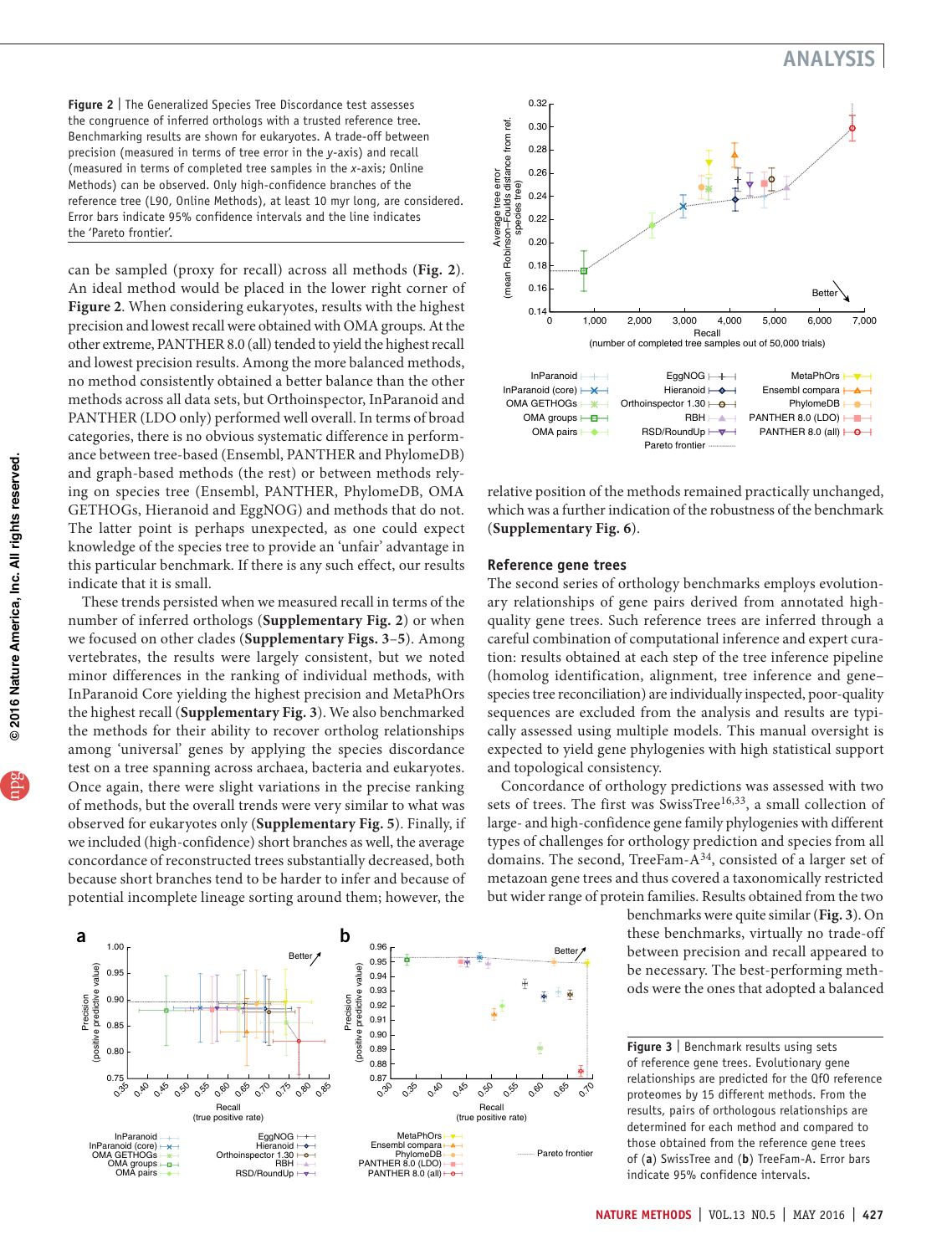**Figure 4** | Benchmarks of functional similarity between inferred orthologous gene pairs. Two different types of functional annotations are used: (**a**) experimentally supported GO annotations and (**b**) Enzyme Commission (EC) numbers. Error bars indicate 95% confidence intervals.

precision–recall strategy, with MetaPhOrs doing particularly well. Methods with a more skewed precision–recall strategy (in particular, stringent OMA groups and permissive PANTHER (all)) fared poorly in comparison. This may be due in part to the



nature of the reference gene tree data set, which focuses on gene families with a tractable evolutionary history. On ambiguous phylogenies, mistakes would become unavoidable and a skewed strategy could become preferable, depending on the application.

### **Functional benchmarks**

The third series of benchmarks evaluated orthology in terms of functional similarity. Although orthology is an evolutionary and not a functional relationship, we chose to include functional benchmarks for two reasons. First, for similar levels of sequence divergence, orthologs have been shown to be moderately (but significantly) more conserved than paralogs in terms of Gene Ontology (GO) annotation similarity $11$ . For a given evolutionary distance, more accurate orthology inference is thus likely to be correlated with more functionally similar gene pairs. Second, many users are interested in using orthologs to identify functionally conserved genes; for this purpose, functional benchmarks are directly relevant.

We assessed functional similarity based on experimentally backed annotations from the UniProt–Gene Ontology Annotation (GOA) database<sup>35</sup> and Enzyme Commission (EC) numbers from the ENZYME database<sup>36</sup>. Though the two benchmarks consider different aspects of gene function, the results were largely consistent. In both cases, orthology inference methods showed a clear trade-off between precision (measured as the average Schlicker semantic similarity<sup>37</sup> of functional annotations associated with orthologs) and recall (measured as the number of ortholog relationships predicted; **Fig. 4**). The only exception was with the EC number benchmark, where MetaPhOrs falls beneath the 'Pareto frontier' (the frontier defined by the methods that are not outperformed by any other method in both precision and recall). However, MetaPhOrs is also the only method with missing taxa, and the three missing taxa contain a substantial number of genes with EC annotations (827 in total). This lack of EC annotations has a negative effect on the recall.

### **DISCUSSION**

The Orthology Benchmark service overcomes many of the practical complications previously associated with orthology benchmarking. It enables systematic comparison of a new method with state-of-the-art approaches on to a wide range of benchmarks. It replaces current practice, which typically includes fewer methods, fewer tests and less empirical data.

By relying on a common set of data for all methods, the benchmark service ensures that the results obtained by different

methods are directly comparable. Previous benchmarking efforts required painstaking and error-prone mapping of proteins between different sources, releases and choice of alternative splicing variants. In contrast, by relying on a common set of data for all methods, the benchmark service ensures that the results obtained by different methods are directly comparable. The only caveat is that, since proteomes vary in quality and analytical difficulty, the results on the benchmark data set may not entirely reflect the quality of the orthology assignments otherwise provided by each resource. The choice of species included in the QfO reference proteomes (Online Methods) requires a compromise between (i) increasing the number of proteomes to make the benchmark set more representative of current resources and (ii) keeping the number of proteomes low to facilitate and encourage new submissions to the benchmark.

Submissions performed on a subset of the proteomes are discouraged, as all missing predictions are counted as false negatives. This provides an incentive for submitters to analyze the entire reference proteome data set. We considered alternative ways of handling submissions on partial data, but these approaches had major flaws. For example, one alternative was to extrapolate scores obtained on the subset of proteomes considered in a particular submission to all data. However, this approach could introduce a bias in the analyses (e.g., some methods only predict orthologs for 'easy' pairs of proteomes). Another alternative was to restrict comparisons to the intersection of proteomes analyzed by all methods. However, this approach results in an excessive waste of information, as the intersection can only decrease with each additional method.

Overall, results obtained across multiple phylogenetic and functional tests corroborated previous observations that the main difference among the established orthology inference methods lies in the trade-off they produce in terms of precision and recall<sup>13,15,17</sup>. However, this trade-off was not present in the reference gene tree test, perhaps because sequences with ambiguous location are typically excluded from these hand-curated trees. On these reference trees, the meta-method MetaPhOrs performed particularly well. The analysis also confirmed that the widely used reciprocal best hit approach has a relatively high precision but a relatively low recall<sup>38,39</sup>. Other methods fill different niches, with OMA group and PANTHER (all) often lying at the two extremes of the precision–recall trade-off. Among the more balanced approaches, InParanoid, Hieranoid and OrthoInspector showed solid performance in most benchmarks.

The decision of whether to favor a skewed or a balanced approach to the precision–recall trade-off strongly depends on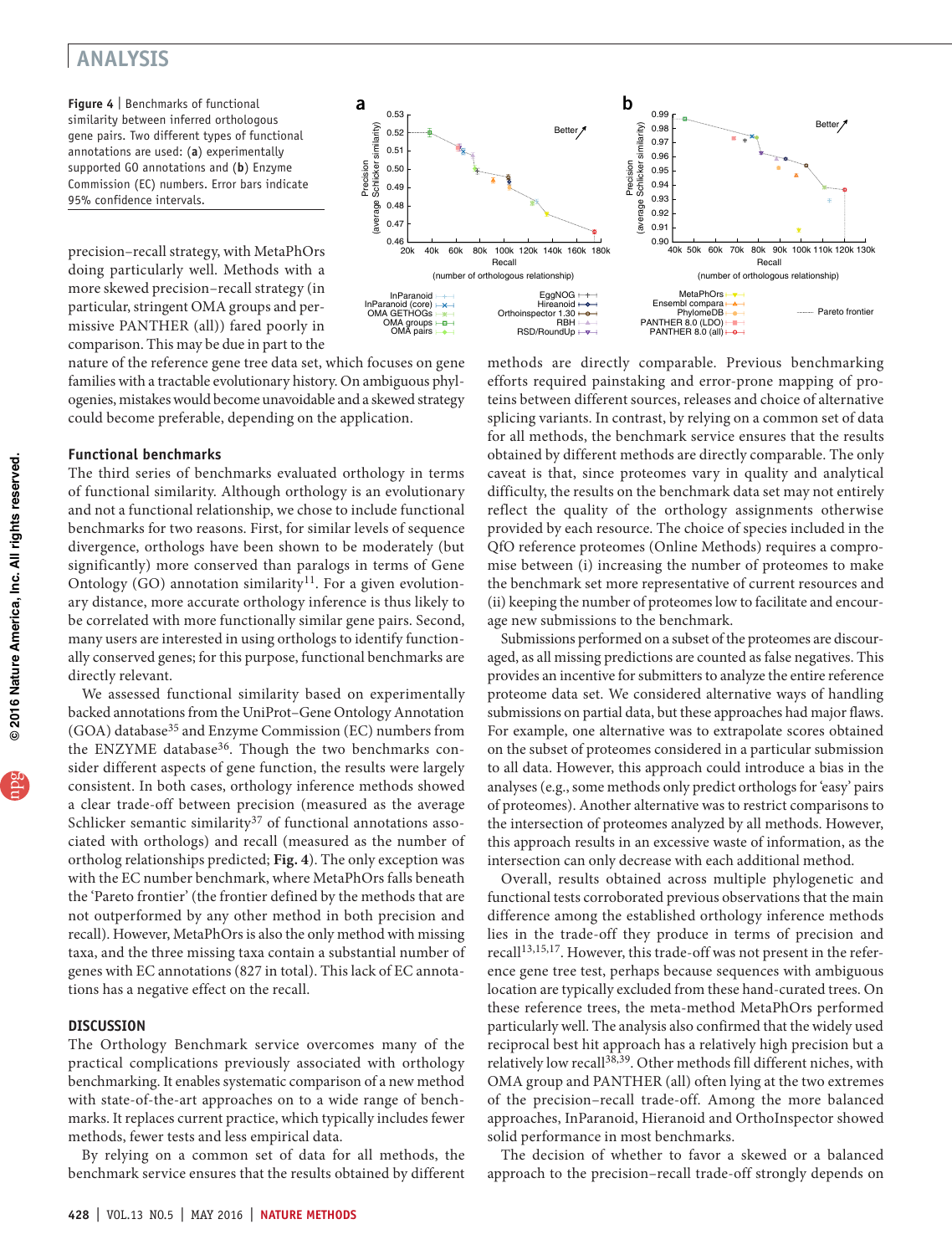the application. For instance, hypothesis-generating analyses may favor a high recall, while phylogenomic species tree inference typically requires high precision. Because of this, we refrained from computing a combined score, which would necessarily entail a statement of preference with respect to this trade-off.

To be deemed competitive, a method should ideally reach or exceed the Pareto frontier in at least a subset of the benchmarks. If it does not, the benchmark service may help uncover bugs or deeper flaws. Analogous to unit testing in software engineering, benchmarking can also provide quality control for new releases of established resources. In the course of the present community benchmarking effort, over a hundred sets of predictions were submitted to the service. Many submitters did not make their results publicly available, presumably after discovering poor outcome in some of the benchmarks. This clearly demonstrates the effectiveness of the benchmark service for quality control.

The bane of benchmarking is circularity. Despite our best efforts, not all circularity could be avoided. Some methods used knowledge of the species tree in their inference; however, this potentially unfair advantage produced a negligible difference in performance for these methods. More generally, many methods were trained or fine-tuned using some of the benchmarks considered here. For instance, parameters of the meta-method MetaPhOrs were in part trained using TreeFam- $A^{31}$ . Similarly, the latest versions of InParanoid28 and PhylomeDB23 used the benchmark service for parameter fine-tuning. As for the functional benchmarks, although GO annotations derived from sequence comparisons were excluded, experiments are often guided by sequence similarity to proteins with known function. Thus, even when restricting analyses to experimentally backed GO annotations, we cannot avoid circularity entirely. However, because the benchmarks are collectively underpinned by a large amount of data from a broad range of species (tens of thousands of trees and hundreds of thousands of pairs of functional annotations), the risk of overfitting seems low, and this potential risk will be monitored by the QfO benchmarking working group. New benchmarks may be introduced over time to detect and discourage overfitting.

Presently, the benchmark service uses orthologous gene pairs as 'common denominators' among all the methods. However, many resources provide richer outputs—such as reconciled gene trees or hierarchical orthologous groups—and may indeed be optimized for these. The performance on pairwise data is thus not entirely representative of what the data offer. In the future, however, the benchmark service could be extended to evaluate these richer, more specific orthology formats as well. Similarly, the benchmark service could also be extended to take into account confidence scores or posterior probabilities, which are particularly relevant to likelihood-based orthology inference methods<sup>40,41</sup>.

#### **Methods**

Methods and any associated references are available in the [online](http://dx.doi.org/10.1038/nmeth.3830)  [version of the paper](http://dx.doi.org/10.1038/nmeth.3830).

*Note: Any Supplementary Information and Source Data files are available in the [online version of the paper](http://dx.doi.org/10.1038/nmeth.3830).*

#### **Acknowledgments**

This work was supported by Swiss National Science Foundation grant PP00P3\_150654 (to C.D.), UK Biotechnology and Biological Sciences Research Council grant BB/L018241/1 (to C.D.), Spanish Ministry of Economy and Competitiveness grant BIO2012-37161 (to T.G.), Qatar National Research

Fund NPRP 5-298-3-086 (to T.G.), European Research Council grant ERC-2012-StG-310325 (to T.G.), National Institutes of Health (NIH) grant R24 OD011883 (to S.E.L.), U41 HG002273 (to S.E.L. and P.D.T.), U41 HG007822 (to M.J.M. and I.X.), Swiss State Secretariat for Education, Research and Innovation (SERI) funding (to I.X. and C.D.), US National Science Foundation EAGER Award #1355632 (to K.S.) and ANR project BIP-BIP ANR-10-BINF-03-02 (to O.L.). Furthermore, A.S.d.S., J.H.-C., M.J.M., M.M. and P.B. acknowledge support from the European Molecular Biology Laboratory, M.M. acknowledges support from the Wellcome Trust (WT095908), S.E.L. acknowledges support from Lawrence Berkeley National Laboratory core funds (Office of Basic Energy Sciences and US Department of Energy Contract No. DE-AC02-05CH11231), L.J.J. acknowledges support from the Novo Nordisk Foundation (Grant No. NNF14CC0001) and L.P.P. acknowledges support from the La Caixa–CRG International Fellowship Program.

#### **AUTHOR CONTRIBUTIONS**

A.M.A. and C.D. conceived the project, with contributions from the rest of the QfO benchmarking working group (A.S.d.S., B.B., C.P., E.S., F.S., K.F., K.S., J.H.-C., M.J.M., M.M., P.D.T., S.E.L. and T.G.); A.S.d.S. and M.J.M. contributed the reference proteomes; A.M.A., B.B., F.S. and K.F. contributed benchmarks; A.M.A., B.L., D.S., E.S., K.F., J.H.-C., L.P.P., M.M., S.C.-G., P.D.T., T.D. and T.G. contributed predictions; P.B., O.L., C.v.M., I.X. and L.J.J. supervised contributions of benchmarks or predictions. A.M.A. and C.-M.T. designed and implemented the benchmark service; D.A.D. and A.M.A. assessed the impact of incomplete lineage sorting on orthology inference; A.M.A. and J.H.-C. generated plots; A.M.A., B.B., C.D., E.S., F.S., K.F., K.S., M.M., P.D.T., S.E.L. and T.G. analyzed the results; A.M.A., B.B., C.D., E.S. and L.J.J. wrote the manuscript, with feedback from all other coauthors; C.D. coordinated the project.

#### **COMPETING FINANCIAL INTERESTS**

The authors declare no competing financial interests.

**Reprints and permissions information is available online at [http://www.nature.](http://www.nature.com/reprints/index.html) [com/reprints/index.html.](http://www.nature.com/reprints/index.html)**

This work is licensed under a Creative Commons Attribution-Non-**@000** Commercial-ShareAlike 3.0 Unported License. The images or other third party material in this article are included in the article's

Creative Commons license, unless indicated otherwise in the credit line; if the material is not included under the Creative Commons license, users will need to obtain permission from the license holder to reproduce the material. To view a copy of this license, visit [http://creativecommons.org/licenses/by-nc-sa/3.0/.](http://creativecommons.org/licenses/by-nc-sa/3.0/)

- 1. Fitch, W.M. Distinguishing homologous from analogous proteins. *Syst. Zool.* **19**, 99–113 (1970).
- 2. Koonin, E.V. Orthologs, paralogs, and evolutionary genomics. *Annu. Rev. Genet.* **39**, 309–338 (2005).
- 3. Gabaldón, T. & Koonin, E.V. Functional and evolutionary implications of gene orthology. *Nat. Rev. Genet.* **14**, 360–366 (2013).
- 4. Dessimoz, C. Editorial: orthology and applications. *Brief. Bioinform.* **12**, 375–376 (2011).
- 5. Altenhoff, A.M. & Dessimoz, C. in *Evolutionary Genomics* (ed. Anisimova, M.) Ch. 9 (Humana Press, 2012).
- 6. Gabaldón, T. *et al.* Joining forces in the quest for orthologs. *Genome Biol.* **10**, 403 (2009).
- 7. Dessimoz, C. *et al.* Toward community standards in the quest for orthologs. *Bioinformatics* **28**, 900–904 (2012).
- 8. Sonnhammer, E.L.L. *et al.* Big data and other challenges in the quest for orthologs. *Bioinformatics* **30**, 2993–2998 (2014).
- 9. Nehrt, N.L., Clark, W.T., Radivojac, P. & Hahn, M.W. Testing the ortholog conjecture with comparative functional genomic data from mammals. *PLoS Comput. Biol.* **7**, e1002073 (2011).
- 10. Thomas, P.D., Wood, V., Mungall, C.J., Lewis, S.E. & Blake, J.A. On the use of gene ontology annotations to assess functional similarity among orthologs and paralogs: a short report. *PLoS Comput. Biol.* **8**, e1002386 (2012).
- 11. Altenhoff, A.M., Studer, R.A., Robinson-Rechavi, M. & Dessimoz, C. Resolving the ortholog conjecture: orthologs tend to be weakly, but significantly, more similar in function than paralogs. *PLoS Comput. Biol.* **8**, e1002514 (2012).
- 12. Chen, X. & Zhang, J. The ortholog conjecture is untestable by the current gene ontology but is supported by RNA sequencing data. *PLoS Comput. Biol.* **8**, e1002784 (2012).
- 13. Hulsen, T., Huynen, M.A., de Vlieg, J. & Groenen, P.M. Benchmarking ortholog identification methods using functional genomics data. *Genome Biol.* **7**, R31 (2006).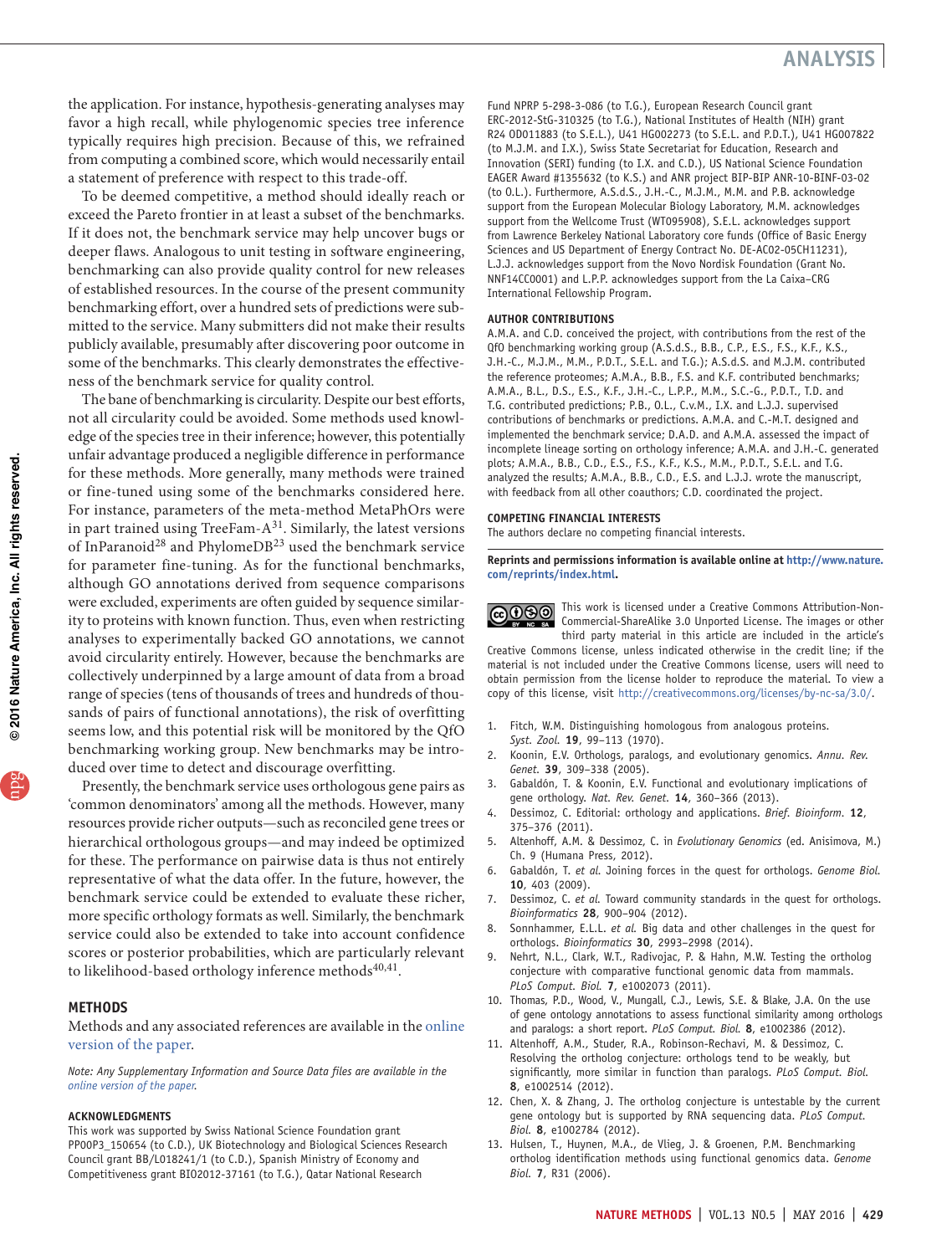- 14. Chen, F., Mackey, A.J., Vermunt, J.K. & Roos, D.S. Assessing performance of orthology detection strategies applied to eukaryotic genomes. *PLoS ONE* **2**, e383 (2007).
- 15. Altenhoff, A.M. & Dessimoz, C. Phylogenetic and functional assessment of orthologs inference projects and methods. *PLoS Comput. Biol.* **5**, e1000262 (2009).
- 16. Boeckmann, B., Robinson-Rechavi, M., Xenarios, I. & Dessimoz, C. Conceptual framework and pilot study to benchmark phylogenomic databases based on reference gene trees. *Brief. Bioinform.* **12**, 423–435 (2011).
- 17. Trachana, K. *et al.* Orthology prediction methods: a quality assessment using curated protein families. *Bioessays* **33**, 769–780 (2011).
- 18. Salichos, L. & Rokas, A. Evaluating ortholog prediction algorithms in a yeast model clade. *PLoS ONE* **6**, e18755 (2011).
- 19. Dalquen, D.A., Altenhoff, A.M., Gonnet, G.H. & Dessimoz, C. The impact of gene duplication, insertion, deletion, lateral gene transfer and sequencing error on orthology inference: a simulation study. *PLoS ONE* **8**, e56925 (2013).
- 20. Schmitt, T., Messina, D.N., Schreiber, F. & Sonnhammer, E.L.L. SeqXML and OrthoXML: standards for sequence and orthology information. *Brief. Bioinform.* **12**, 485–488 (2011).
- 21. Vilella, A.J. *et al.* EnsemblCompara GeneTrees: complete, duplication-aware phylogenetic trees in vertebrates. *Genome Res.* **19**, 327–335 (2009).
- 22. Mi, H., Muruganujan, A. & Thomas, P.D. PANTHER in 2013: modeling the evolution of gene function, and other gene attributes, in the context of phylogenetic trees. *Nucleic Acids Res.* **41**, D377–D386 (2013).
- 23. Huerta-Cepas, J., Capella-Gutiérrez, S., Pryszcz, L.P., Marcet-Houben, M. & Gabaldón, T. PhylomeDB v4: zooming into the plurality of evolutionary histories of a genome. *Nucleic Acids Res.* **42**, D897–D902 (2014).
- 24. Overbeek, R., Fonstein, M., D'Souza, M., Pusch, G.D. & Maltsev, N. The use of gene clusters to infer functional coupling. *Proc. Natl. Acad. Sci. USA* **96**, 2896–2901 (1999).
- 25. Wall, D.P., Fraser, H.B. & Hirsh, A.E. Detecting putative orthologs. *Bioinformatics* **19**, 1710–1711 (2003).
- 26. Powell, S. *et al.* eggNOG v4.0: nested orthology inference across 3686 organisms. *Nucleic Acids Res.* **42**, D231–D239 (2014).
- 27. Schreiber, F. & Sonnhammer, E.L.L. Hieranoid: hierarchical orthology inference. *J. Mol. Biol.* **425**, 2072–2081 (2013).
- 28. Sonnhammer, E.L.L. & Östlund, G. InParanoid 8: orthology analysis between 273 proteomes, mostly eukaryotic. *Nucleic Acids Res.* **43**, D234–D239 (2015).
- 29. Altenhoff, A.M. *et al.* The OMA orthology database in 2015: function predictions, better plant support, synteny view and other improvements. *Nucleic Acids Res.* **43**, D240–D249 (2015).
- 30. Linard, B. *et al.* OrthoInspector 2.0: software and database updates. *Bioinformatics* **31**, 447–448 (2015).
- 31. Pryszcz, L.P., Huerta-Cepas, J. & Gabaldón, T. MetaPhOrs: orthology and paralogy predictions from multiple phylogenetic evidence using a consistency-based confidence score. *Nucleic Acids Res.* **39**, e32 (2011).
- 32. Robinson, D.F. & Foulds, L.R. Comparison of phylogenetic trees. *Math. Biosci.* **53**, 131–147 (1981).
- 33. Zhang, X., Krause, K.-H., Xenarios, I., Soldati, T. & Boeckmann, B. Evolution of the ferric reductase domain (FRD) superfamily: modularity, functional diversification, and signature motifs. *PLoS ONE* **8**, e58126 (2013).
- 34. Schreiber, F., Patricio, M., Muffato, M., Pignatelli, M. & Bateman, A. TreeFam v9: a new website, more species and orthology-on-the-fly. *Nucleic Acids Res.* **42**, D922–D925 (2014).
- 35. Dimmer, E.C. *et al.* The UniProt-GO Annotation database in 2011. *Nucleic Acids Res.* **40**, D565–D570 (2012).
- 36. Bairoch, A. The ENZYME database in 2000. *Nucleic Acids Res.* **28**, 304–305 (2000).
- 37. Schlicker, A., Domingues, F.S., Rahnenführer, J. & Lengauer, T. A new measure for functional similarity of gene products based on Gene Ontology. *BMC Bioinformatics* **7**, 302 (2006).
- 38. Wolf, Y.I. & Koonin, E.V. A tight link between orthologs and bidirectional best hits in bacterial and archaeal genomes. *Genome Biol. Evol.* **4**, 1286–1294 (2012).
- 39. Dalquen, D.A. & Dessimoz, C. Bidirectional best hits miss many orthologs in duplication-rich clades such as plants and animals. *Genome Biol. Evol.* **5**, 1800–1806 (2013).
- 40. Sennblad, B. & Lagergren, J. Probabilistic orthology analysis. *Syst. Biol.* **58**, 411–424 (2009).
- 41. Akerborg, O., Sennblad, B., Arvestad, L. & Lagergren, J. Simultaneous Bayesian gene tree reconstruction and reconciliation analysis. *Proc. Natl. Acad. Sci. USA* **106**, 5714–5719 (2009).

### **The Quest for Orthologs consortium:**

**Adrian M Altenhoff, Brigitte Boeckmann, Salvador Capella-Gutierrez, Todd DeLuca, Kristoffer Forslund, Jaime Huerta-Cepas, Benjamin Linard, Cécile Pereira, Leszek P Pryszcz, Fabian Schreiber, Alan Sousa da Silva, Damian Szklarczyk, Clément-Marie Train, Odile Lecompte, Ioannis Xenarios, Kimmen Sjölander, Maria J Martin, Matthieu Muffato, Toni Gabaldón, Suzanna E Lewis, Paul D Thomas, Erik Sonnhammer & Christophe Dessimoz**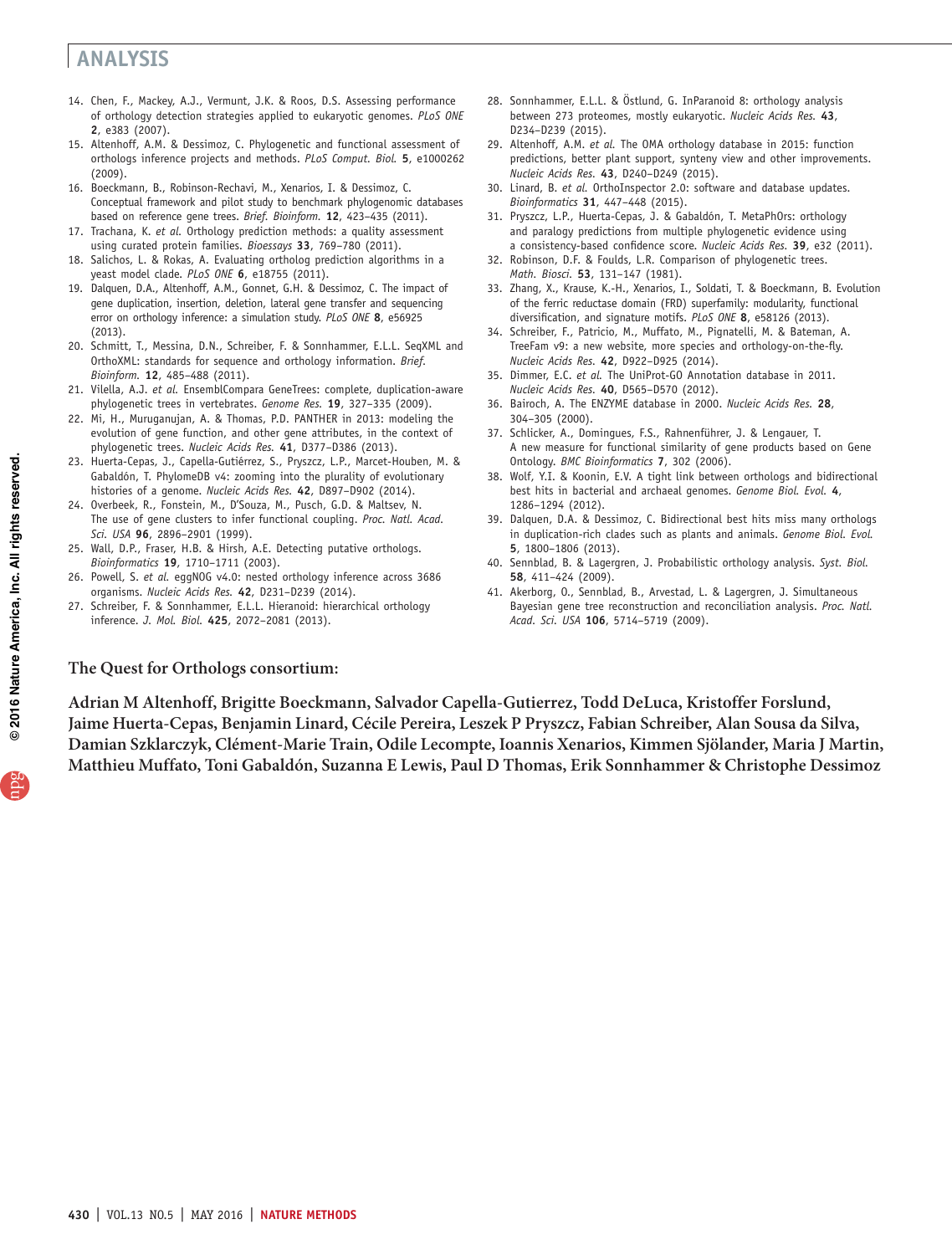### **ONLINE METHODS**

**Quest for orthologs reference proteomes and species tree.** The QfO consortium has defined a consensus data set of proteomes and common file formats<sup>6,7</sup> to be used by diverse orthology inference methods, allowing for standardized benchmarks and aiding integration of multiple ortholog sources. The QfO Reference Proteomes data sets were created as a collection of data providing a representative protein for each gene in the genome of selected species. Such data sets have been generated annually from the UniProt Knowledgebase (UniProtKB) database<sup>42</sup> for the past five years. To this end, a gene-centric pipeline has been developed and enhanced over these years by UniProt. The QfO Reference Proteomes are a manually compiled subset of the UniProt reference proteomes, comprising well-annotated model organisms and organisms of interest for biomedical research and phylogeny, with the intention to provide broad coverage of the tree of life. These complete, nonredundant reference proteomes are publicly available at [ftp://ftp.ebi.ac.uk/pub/databases/reference\\_proteomes/](ftp://ftp.ebi.ac.uk/pub/databases/reference_proteomes/QfO) [QfO](ftp://ftp.ebi.ac.uk/pub/databases/reference_proteomes/QfO). The data sets are provided either in SeqXML<sup>20</sup> format or as a collection of FASTA files.

The benchmarking effort reported here uses the reference proteomes data set released in 2011, which comprises 754,149 nonredundant protein sequences from 66 species (40 eukaryotes and 26 bacteria–archaea).

The reference species tree used in this study was produced by the QfO species tree working group, which surveyed the literature to establish a well-supported tree topology for the 66 species $43$ (**Supplementary Fig. 1**). The internal nodes of this reference species tree have assigned confidence levels based on the agreement among the resources surveyed (L90: congruent, significant branch support; L70: congruent; L50: one alternative species tree topology; L30: default level; L10: two or more alternative species tree topologies have been reported; for more detail, see Boeckmann *et al.*43). The latest version of the tree can be retrieved from [http://swisstree.vital-it.ch/species\\_tree](http://swisstree.vital-it.ch/species_tree). To minimize the chance of including cases of incomplete lineage sorting in the species tree discordance benchmark, we estimated the evolutionary times of all internal branches using the timetree resource<sup>44</sup> and collapsed branches that were shorter than 10 myr.

**Orthology databases and methods.** EggNOG26 [\(http://eggnogdb.](http://eggnogdb.embl.de) [embl.de](http://eggnogdb.embl.de)) is a database of Orthologous Groups (OGs) and functional annotation covering prokaryotic and eukaryotic species. Since version 4.1, the EggNOG method is also capable of producing fine-grained (for example, pairwise) orthology predictions based on the automated analysis of phylogenetic trees. For this study, the complete set of 66 reference proteomes was independently analyzed using the EggNOG pipeline, which involved 1) joining proteins into inparalogous groups from closely related species and 2) *de novo* reconstruction of 38,513 OGs by clustering the obtained inparalogous groups based on triangles of their reciprocal best hits<sup>45</sup>. Phylogenetic analysis and automated tree interpretation for each OG was subsequently performed using the workflow described in PhylomeDB22 as implemented in the ETE Toolkit v2.3 (ref. 46). The phylogenetic approach used included testing three aligners (MAFFT $47$  v6.861b, Muscle $48$  v3.8.31 and Clustal Omega49 v1.2.1) and five evolutionary models (LG, WAG, JTT, VT and MtREV); applying alignment consensus and soft trimming techniques (M-Coffee<sup>50</sup> v10, trimAl<sup>51</sup> v1.3); and using maximum likelihood tree inference (PhyML52 v3). This workflow is labeled as eggnog41 when using the ETE-build command and was applied in a per-OG basis. Pairwise orthology predictions were derived from each tree using the species overlap algorithm<sup>53</sup> after rooting trees to midpoint. The predictions were submitted to the benchmark service in July 2015.

Ensembl Compara<sup>21</sup> uses a gene-species tree reconciliation pipeline. The predictions were run using the code released in version 81 of the Ensembl (July 2015). However, Treebest (the software used to build phylogenetic trees) had to be adapted to accept alignments of protein sequences. Treebest makes a consensus out of trees built with various phylogenetic methods and some of them required nucleotide sequences, which were not provided in the QfO data set. The list of maximum-likelihood models and distance methods (used for neighbor joining) was thus updated to: WAG, JTT and Dayhoff instead of WAG and HKY (for maximum likelihood), and JTT, Kimura and mixed amino acid models instead of dN, dS and mixed nucleotide models (for neighbor joining). The predictions were submitted to the benchmark service in June 2015. An older submission based on version 66 of the Ensembl code (June 2011) is also present on the benchmark service.

Hieranoid<sup>27</sup> performs pairwise orthology analysis using InParanoid at each node in a guide (species) tree as it progresses from its leaves to the root. This concept reduces the total runtime complexity from a quadratic to a linear function of the number of species. We ran Hieranoid 2.0. Hieranoid outputs ortholog groups structured as species trees with orthologs at all levels, hence there can be many outparalogs within an ortholog group. The trees were therefore parsed to extract ortholog pairs only at the last common ancestor of two species, for all species pairs. The predictions were submitted to the benchmark service in April 2015.

InParanoid<sup>28</sup> is a graph-based algorithm that aims to generate orthologous groups that include all inparalogs but no outparalogs between species pairs. Version 4.1 of the algorithm was run with default parameters. Two variants were tested in this study: the regular InParanoid output containing all predicted pairs of orthologs (labeled InParanoid in the plots) and a high-confidence set including only orthologs with InParanoid's maximum confidence score of 1.0 (labeled Inparanoid (core)). The predictions were submitted to the benchmark service in June 2011.

MetaPhOrs31 (Meta Phylogeny-based Orthologs) is a repository of orthologs and paralogs that were computed using phylogenetic trees available in several databases or computed from graph-based orthologous groups. For each orthology–paralogy prediction, MetaPhOrs ([http://orthology.phylomedb.org/\)](http://orthology.phylomedb.org/) provides two reliability scores: Evidence Level (informing about number of repositories from which prediction is retrieved) and Consistency Score (defining overall agreement of source databases about given prediction). MetaPhOrs does not include predictions for the three reference genomes *Streptomyces coelicolor*, *Thermotoga maritima* and *Pyrococcus kodakaraensis* (strain KOD1). The predictions were submitted to the benchmark service in February 2013.

OMA29 (Pairs, Groups, HOGs) is a publicly available resource ([http://omabrowser.org/\)](http://omabrowser.org/) that provides orthology predictions among thousands of proteomes from all domains of life. OMA uses evolutionary distance estimates from Smith–Waterman alignments to infer orthologs. A distinct feature among graph-based methods is the witness of nonorthology step in its pipeline, where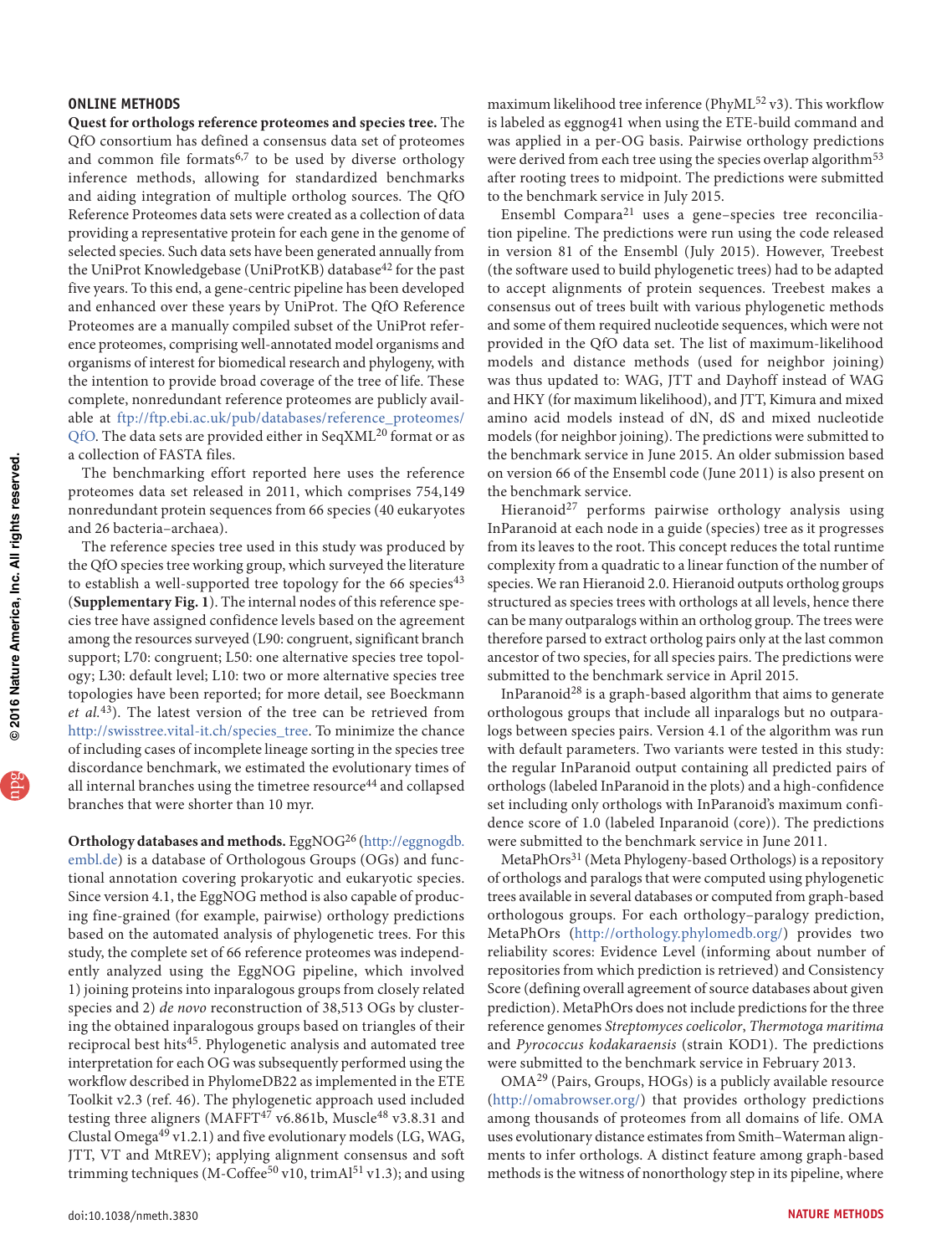cases of differential gene losses get detected. OMA provides three different groupings of orthologs: (i) the raw pairwise ortholog relationships form the OMA Pairs, a gene-centric view that lists all the orthologs for a given gene. (ii) OMA Groups, a very stringent type of grouping where all member proteins are orthologous to one another within a group. OMA Groups have been designed mainly for species tree inference purposes, as gene trees built from them should be congruent with the species tree. (iii) Lastly, we constructed hierarchical orthologous groups (OMA HOGs). These are nested groups that contain genes that descend from a single common ancestral gene within a given taxonomic range using the GETHOGs algorithm<sup>54</sup>. The predictions were submitted to the benchmark service in June 2011 (OMA pairs and groups) and in March 2013 (OMA HOGs).

OrthoInspector<sup>30</sup> is a database of precomputed orthology and inparalogy relationships and a stand-alone package allowing largescale predictions of orthology between thousands of proteomes (<http://lbgi.fr/orthoinspector/>). The resource has recently undergone a major new release, with improved speed and visualisation tools, but the inference algorithm is unchanged from the initial graph-based method described in Linard *et al.*55. The predictions were submitted to the benchmark service in June 2011.

PANTHER 8.0<sup>22</sup> is based on version 8.0 of the PANTHER database ([http://pantherdb.org\)](http://pantherdb.org), released in 2012 (the current version is 10.0, released in 2015). Family membership of each sequence is based on HMM scoring to the PANTHER 'library' of HMMs (at both the family and subfamily levels). Sequences were aligned with MAFFT<sup>56</sup> and the resulting alignment was used to construct phylogenetic trees with the GIGA program<sup>57</sup>. GIGA (version 1.1) was used for PANTHER version 8.0) uses a species tree to guide tree construction, and all nodes in the tree are labeled as speciation or gene duplication events; these labeled nodes are used to infer orthologs (pairs of genes with a speciation event as their common ancestor). PANTHER predicts two types of orthologs: least-diverged orthologs (LDO) and other orthologs (O). LDO pairs can be simplistically thought of as 'the same gene' in two different species. Formally, the two genes created by each gene duplication event in the tree are treated asymmetrically: the least diverged duplicate (the one with the shortest branch immediately following the duplication) remains in the same LDO group as its ancestor, while the other duplicate founds a new LDO group. The benchmarking was performed on either LDO only, or all orthologs (including both LDO and O). The predictions were submitted to the benchmark service in February 2013.

PhylomeDB23 (<http://phylomedb.org/>) is a publicly available repository of phylomes, i.e., the complete collection of phylogenies for all genes of a given species in a predefined evolutionary context. PhylomeDB is unique among other repositories in that it follows an approach that is both gene centric and genome wide. PhylomeDB uses its phylogenetic trees to infer orthology and paralogy relationships. For the Quest for Orthologs project, 42 phylomes were reconstructed using different combinations of the 66 species in the benchmark. A total of 458,108 phylogenetic trees were generated, which were later combined to provide orthology predictions for all proteins included in the benchmark. Briefly, each tree was scanned and only the partition of up to 30 sequences, including the seed protein, was kept. Then, evolutionary relationships were computed for those protein sequences based on a species overlap approach. Redundant predictions across

the 42 phylomes were unified using the Consistency Score (CS) as implemented in MetaPhOrs (see above). Only those predictions having a Consistency Score greater or equal to 0.5 across the whole data set were called orthologs. The predictions were submitted to the benchmark service in June 2013.

RBH<sup>24</sup> (Reciprocal best hit) is a classic method consisting of identifying the pairs of genes with mutually highest alignment score between every pair of species. Here, we use reciprocal blastp hits as orthologs, with minimum E-value of 1e–2, and we keep all hits that are ≥99% of the highest score. The predictions were submitted to the benchmark service in January 2016.

RSD<sup>25</sup> infers orthology relationships by finding pairs of genes whose nearest gene, computed using PAML, is the other gene in the pair. Candidates genes are also filtered using BLAST E-value and multiple-sequence alignment divergence thresholds. This method is implemented in the database RoundUp<sup>58</sup>, a largescale orthology database developed by the Wall Lab. The database is no longer maintained, but the source code is still available at [https://github.com/todddeluca/reciprocal\\_smallest\\_distance/](https://github.com/todddeluca/reciprocal_smallest_distance/). To identify orthologs, we ran the algorithm with divergence and E-value cutoffs of 0.8 and 1e–5, respectively. The predictions were submitted to the benchmark service in February 2012.

**Benchmarks.** *Generalized species tree discordance.* The idea behind the species tree discordance test is simple. Two genes are orthologous if they started diverging through a speciation event. Therefore, if we sample putative orthologous genes such that all resulting genes are related through speciation events, the resulting tree should be congruent with the species tree. Previously, we presented a sampling strategy for fully imbalanced tree topologies<sup>15</sup>. Here, we extend this idea to arbitrary reference trees, including those with soft polytomies (unresolved nodes).

The following procedure is repeated a large number of times. We start with a random gene in a random genome. We then attempt to sample a maximal path along the tree by selecting an orthologous gene in the 'next' species in the tour from the list of reported orthologs (**Supplementary Fig. 7a**). If there are multiple possibilities in the choice of the 'next' species due to soft polytomies, or in the choice of the orthologous counterparts due to one-to-many or many-to-many orthology, a choice is made at random. If there is no predicted ortholog at any step along the path, the sample is deemed unsuccessful. Alternatively, if at least one orthologous counterpart is predicted at each step, this results in a set of *n* sequences. Assuming that i) the reference tree is correct, ii) the retrieved orthologs are all correct and iii) all within-species variation is fixed (i.e., no incomplete lineage sorting), it is easy to prove that the unrooted evolutionary tree relating these sequences should only contain speciation nodes and should therefore be congruent with the reference species tree.

Proof: The *n* sequences sampled through the circular tour are sampled by starting from a random sequence and retrieving *n* − 1 pairs of orthologs. By construction, these *n* − 1 pairs of orthologs belong to pairs of species that have distinct last common ancestors and thus coalesce in different speciation nodes in the phylogenetic tree of these sequences. Therefore, that tree contains at least *n* − 1 distinct speciation nodes. However, the rooted, fully-resolved evolutionary tree of *n* species has exactly *n* − 1 internal nodes. Thus, all the internal nodes of the gene tree are speciation nodes. Since we assume that there is no incomplete lineage sorting, as